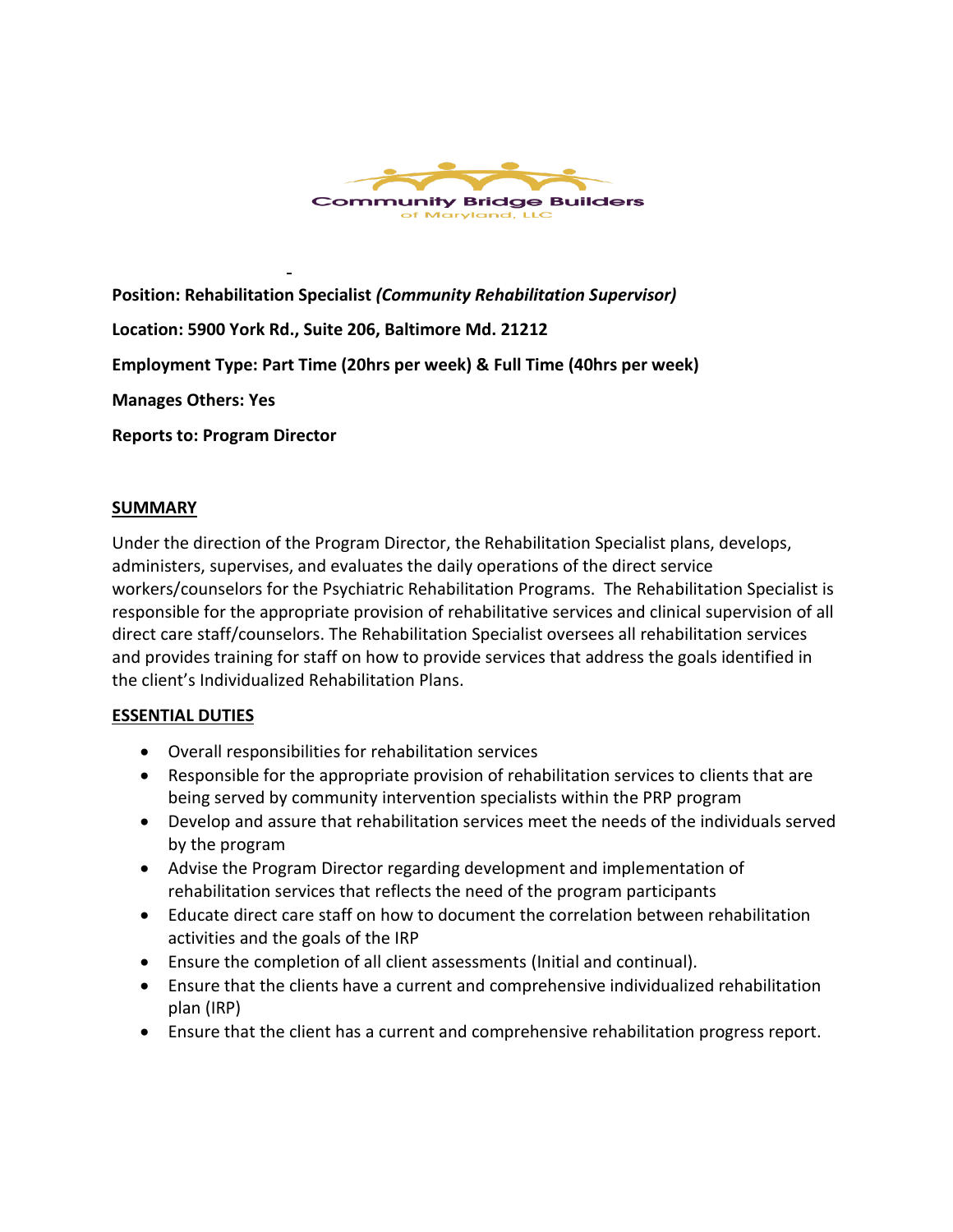### **Rehabilitation Specialist (CRS) job description (page 2 of 4)**

- Ensure ongoing communication and coordination of services between the mental health services provider and the rehabilitation services provider.
- Ensure compliance with medical health care for clients enrolled.
- Ensure compliance to physician recommendations for specialized medical attention for medically fragile youth.
- Ensure compliance with medication and health treatment for clients.
- Coordinate team meetings to develop rehabilitation plans for clients and ensure implementation of treatment services
- Document client's progress in quarterly treatment summaries.
- Coordinate with the Core Service Agency and other outside agencies for effective and efficient delivery of services.
- Broker community resources and services to meet the client's needs.
- Maintain client files with appropriate medical, education, and treatment records and facilitate correspondence with inter-agency team members
- Participate in the development of and implementation of policies and procedures in conjunction with the management staff and consumer input; addresses long-range and short-range goals, budgets, security, risk management issues and program evaluation for the company.
- Participate in the hiring process of qualified staff to meet funding and licensure requirements as well as the needs of the PRP program. (as needed)
- Ensures all programs and services are compliant with all regulations related to licensing, certification of services, state (COMAR) and government regulations, and CARF accreditation.
- Coordinates extensive orientation and in-service training programs to upgrade staff competencies in clinical and research areas.
- Establishes staff development goals and on-going training agenda for subordinates within the program.
- Manages program development and implementation from the Rehabilitation Supervisor post.
- Represent Community Bridge Builders of Maryland in all networking activities with other providers in the community, businesses, associations, etc.
- Provides CPR and First Aid as needed.
- Other duties as assigned.

# **SUPERVISORY RESPONSIBILITIES**

- Supervise service delivery to ensure the effective implementation of treatment and case management services.
- Supervise the completion of clinical documentation. This includes ensuring documentation is completed in a timely manner and its content is of sufficient quality. In addition, ensure that the clinical treatment flow is clear, comprehensive, and observable in the client file.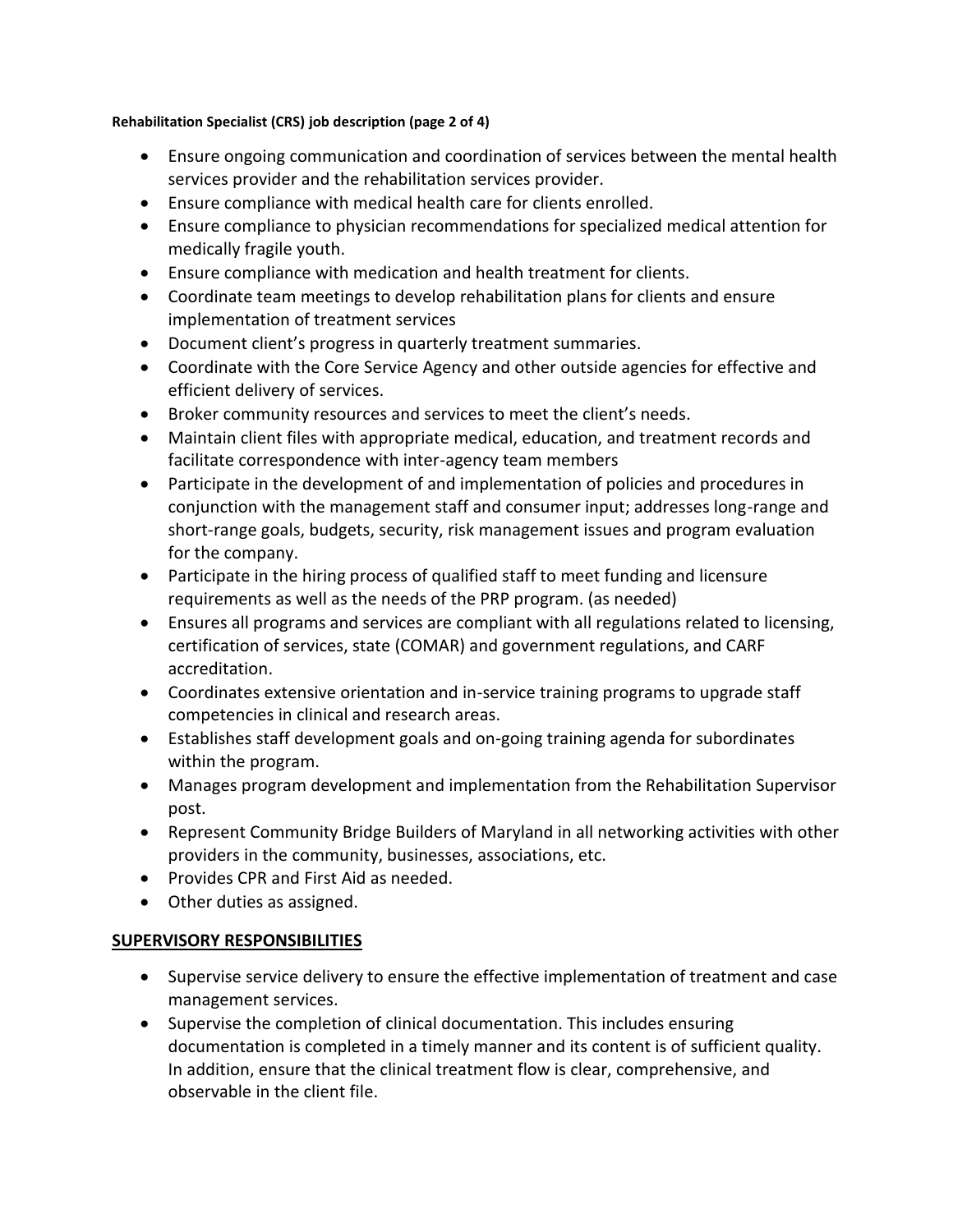#### **Rehabilitation Specialist (CRS) job description (page 3 of 4)**

- Supervise the clinical service delivery to ensure effective implementation and execution of clinical interventions and clinical supervision.
- Ensure that all clinical services are consistent and appropriately documented (i.e. Counseling Services and all other clinical service delivery interventions.)

## **QUALIFICATIONS**

To perform this job successfully, an individual must be able to perform each essential duty satisfactorily. The requirements listed below are representative of the knowledge, skill, and/or ability required. Reasonable accommodations may be made to enable individuals with disabilities to perform the essential functions.

## **EDUCATION and/or EXPERIENCE**

Master's Degree in Social Work or related discipline; minimum of two years of direct care experience working with emotionally disturbed youth; two years of supervisory experience preferred; two years of experience working with youth within social, educational or recreational setting is preferred; or certified competency in program-based therapeutic models along with familiarity with theories, principles and practices related to child development. Knowledge of Psychiatric Rehabilitation Programs within the state of Maryland, COMAR regulations guidelines, and CARF compliance measures preferred but not required.

## **LANGUAGE SKILLS**

Ability to read, analyze, and interpret common scientific and technical journals, financial reports, and legal documents. Ability to respond to common inquiries or complaints from customers, regulatory agencies, or members of the business community. Ability to write speeches and articles for publication that conform to prescribed style and format. Ability to effectively present information to top management, public groups, and/or boards of directors.

## **REASONING ABILITY**

Ability to define problems, collect data, establish facts, and draw valid conclusions. Ability to interpret an extensive variety of technical instructions in mathematical or diagram form and deal with several abstract and concrete variables.

## **CERTIFICATES, LICENSURES, REGISTRATIONS**

Minimum LGSW required. Valid Maryland driver's license with a good driving record. Current CPR and First Aid certification.